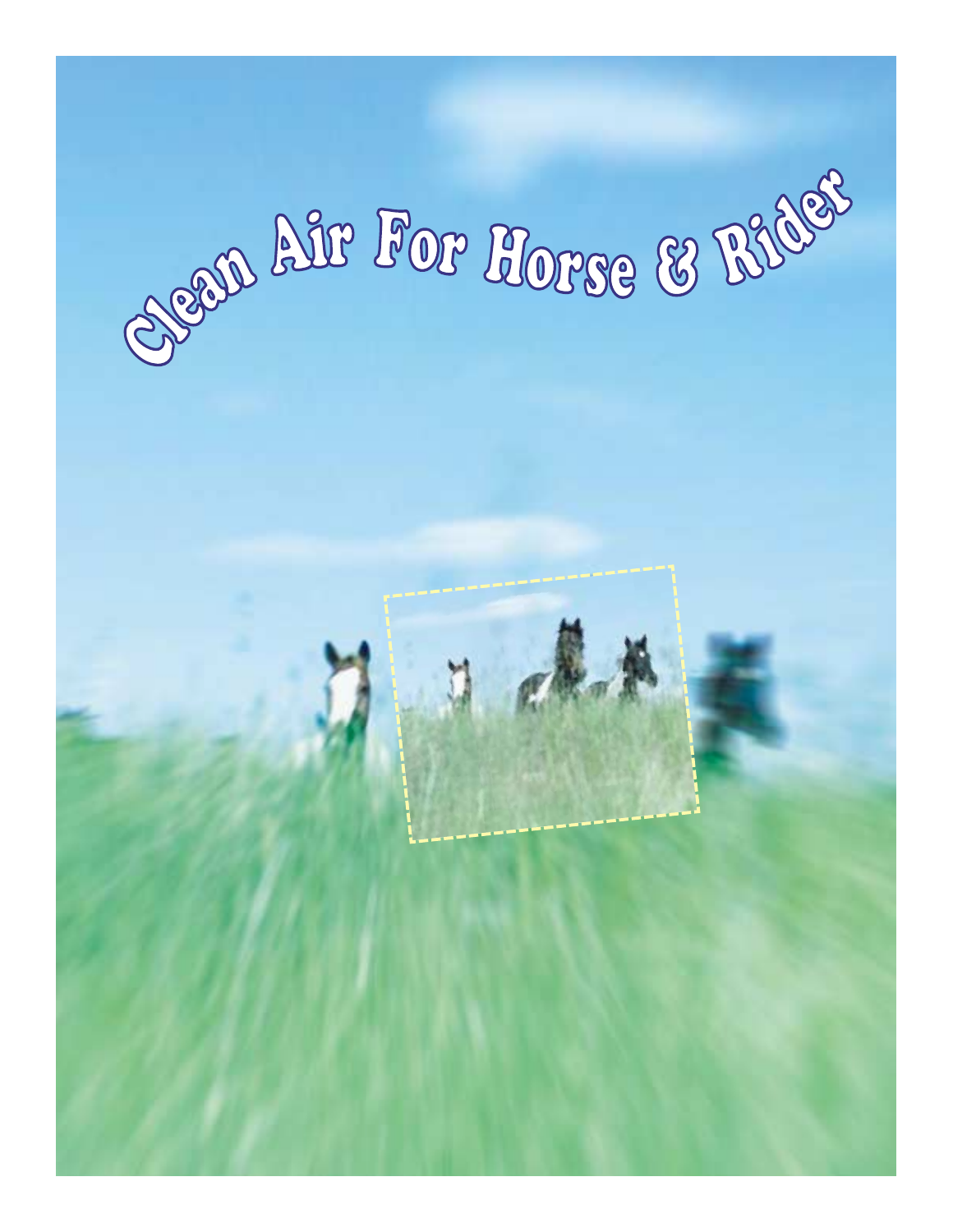

clean air is one of those precious items you truly won't appreciate ...until its gone*.* 

*...Especially in the equestrian world, who prefers dusty, dirty air when you have a choice?*

### The Problem...

Competition and training places extraordinary demands on your horse's respiratory system. Insufficient oxygen is a controllable factor limiting performance. It can undermine performance longevity and limit your horse's true athletic potential, not to mention the unhealthy and dangerous impact that dust has on human health and well-being. Dust also causes housekeeping problems & consumes time.

### The Answer...

Arena Rx® is the revolutionary new dust control agent which eliminates human related health risks and enables equine athletes to attain peak health and performance by eliminating airborne dust. Arena Rx® is designed specifically for use



in horse arenas, tracks, round pens, walkers, stable aisle ways and other areas where horses train, work, exercise and perform. Arena Rx® is made from a patented process and is a safe, colorless, odorless, biodegradable, highly refined, synthetic, organic

fluid, proven to be non-toxic to humans, animals, marine life and plants. Arena Rx® can be used both indoors and outdoors and does not freeze in cold weather climates. Your arena is able to be used immediately after application.



The most obvious demonstration of the effectiveness of Arena Rx® ...is to **SEE** the difference. In the above photo, notice the untreated arena where "Dust Dominates". Imagine what this dust does to your horse's respiratory system. What about the rider?



Look at the difference Arena Rx<sup>®</sup> makes!! Would you expose your horse or yourself to a dusty environment if you didn't have to?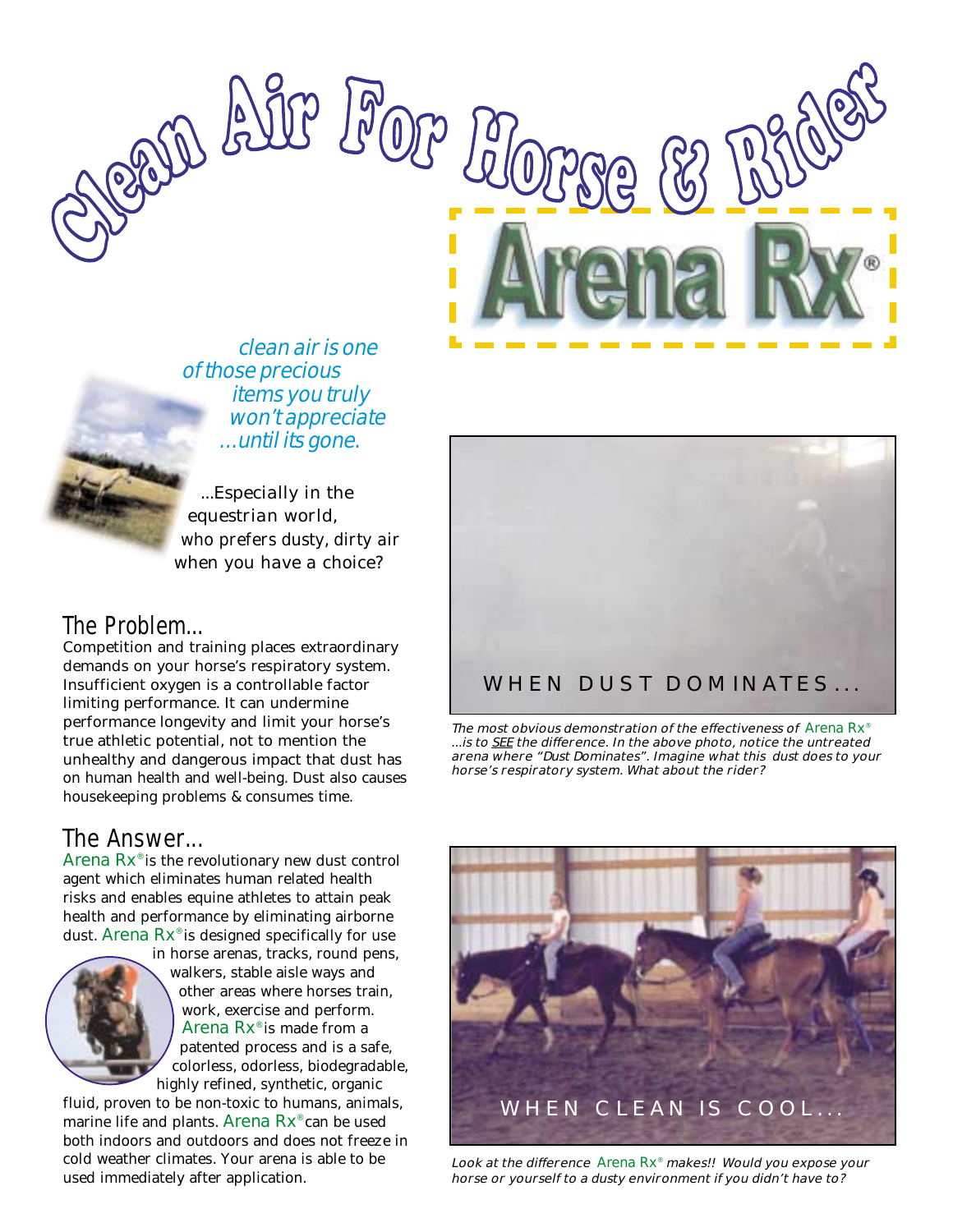### How It Works...

Arena Rx® coats and loads every individual footing particle through a process of adsorption and absorption. The net result is footing that doesn't stick together, compact and form "globs". The initial application is designed to penetrate and treat all footing material. Subsequent light maintenance applications are required when the footing begins to break down or if new material is added. Because Arena Rx® has an accumulative effect on arena footing materials, it's easy to maintain control levels with the light maintenance applications.

### The Health & Performance Factors...

Athletic performance places extra demands on your horse's respiratory system. Insufficient amounts of oxygen may be the most important factor limiting equine performance. Also, heavy burdens of dust can decrease the ability of cells to fight infectious agents such as bacteria by overloading the lung's primary defense mechanisms. A horse in a dusty environment will therefore be more prone to respiratory caused performance problems and infection than a horse in a cleaner environment. Proactively controlling dust to



maintain peak performance and health is a priority today in both equine and human medicine.

Watering, the most common dust control method, provides only temporary control and worse, it works to create dust. Watering also needs to be done continually

in order to keep arena dust under control. Whenever the footing dries out, the dust typically is worse than it was originally.

### A Clean Air Policy...

A pro-active approach to airborne dust addresses immediate health issues to you, your client's, boarder's, everyone's horses, and your neighbors. It is increasingly difficult to overlook what it must be like when a continual wall of dust invades a neighbor's home. Arena Rx® produces a healthier, cleaner, safer environment all around. A "good neighbor" health policy goes a long way towards keeping clients, boarders and neighbors happy.

Clean air is essential to the health & performance of you And your horse

# AIR QUALITY IS VITAL TO HEALTH & PEAK PERFORMANCE



### What's It Worth To You?...

Horses require 3000% more oxygen while training and competing than while at rest. When you compare the cost, there's no question Arena Rx® is far more cost efficient in the long run. By being pro-active, your horse will maintain his health and enjoy peak performance as well. Just how valuable is a dust free arena to you?

### Physical Properties:

| the control of the control of the con- |
|----------------------------------------|
|                                        |
|                                        |
|                                        |
|                                        |
|                                        |

### E.P.A. Test Results:

|  |  |  |  |  | EPA/TSCA 40 CFR 178.1175 (Acute Oral Toxicity)  Non-Toxic               |
|--|--|--|--|--|-------------------------------------------------------------------------|
|  |  |  |  |  | EPA/TSCA 40 CFR 178.1100 (Acute Dermal Toxicity)  Non-Toxic             |
|  |  |  |  |  | EPA/TSCA 40 CFR 178.1150 (Acute Inhalation Toxicity)  Non-Toxic         |
|  |  |  |  |  | EPA/TSCA 40 CFR 178.4470 (Acute Dermal Irritation)  Not A Skin Irritant |
|  |  |  |  |  | EPA/TSCA 40 CFR 178.4500 (Acute Eye Irritation)  Not An Eye Irritant    |